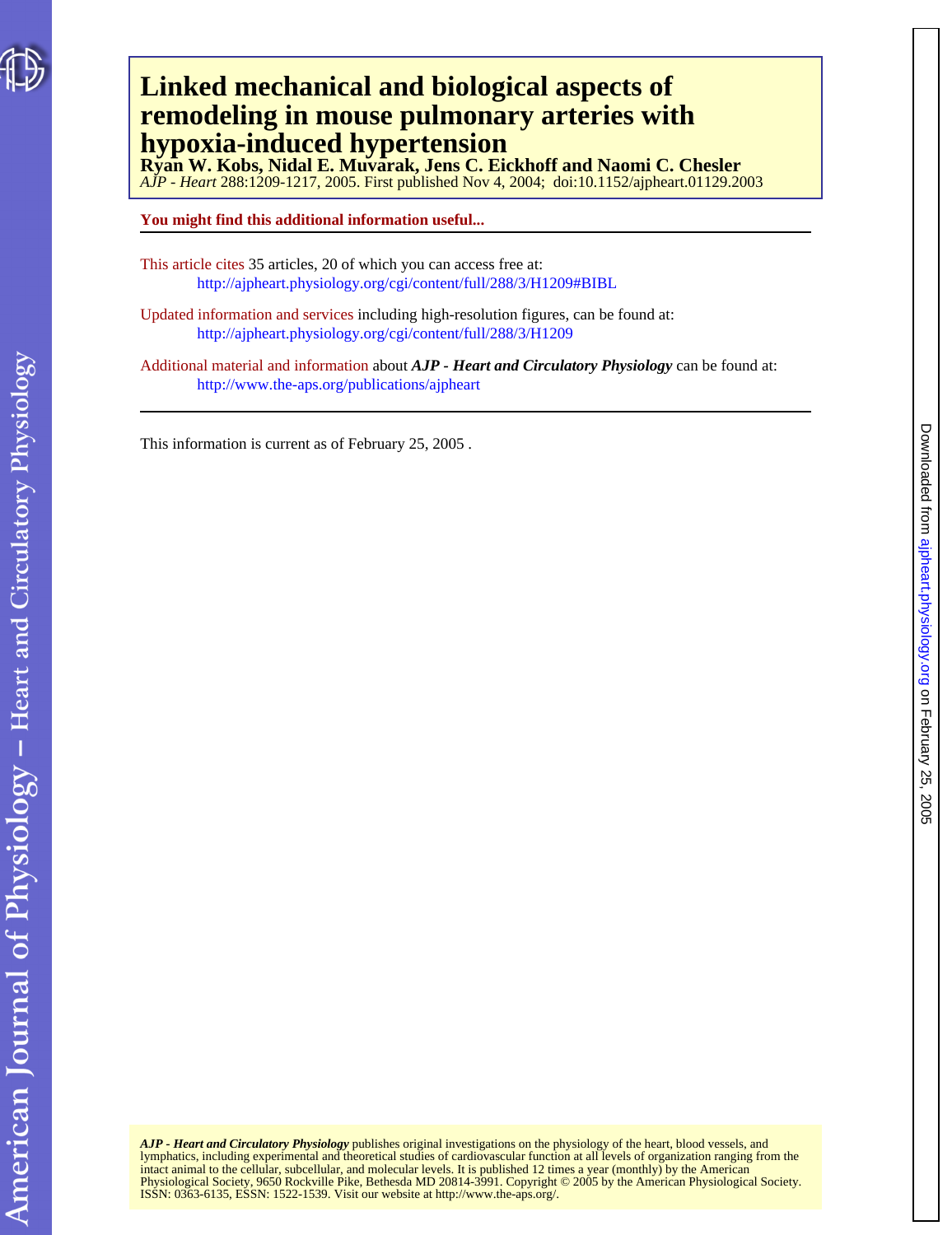

# Linked mechanical and biological aspects of remodeling in mouse pulmonary arteries with hypoxia-induced hypertension

**Ryan W. Kobs,1 Nidal E. Muvarak,1 Jens C. Eickhoff,2 and Naomi C. Chesler1**

*Departments of* <sup>1</sup> *Biomedical Engineering and* <sup>2</sup> *Biostatistics and Medical Informatics, University of Wisconsin, Madison, Wisconsin*

Submitted 1 December 2003; accepted in final form 22 October 2004

**Kobs, Ryan W., Nidal E. Muvarak, Jens C. Eickhoff, and Naomi C. Chesler.** Linked mechanical and biological aspects of remodeling in mouse pulmonary arteries with hypoxia-induced hypertension. *Am J Physiol Heart Circ Physiol* 288: H1209 –H1217, 2005. First published November 4, 2004; doi:10.1152/ajpheart.01129. 2003.—Right heart failure due to pulmonary hypertension causes significant morbidity and mortality. To study the linked vascular mechanical and biological changes that are induced by pulmonary hypertension, we mechanically tested isolated left main pulmonary arteries from mice exposed to chronic hypobaric hypoxia and performed histological assays on contralateral vessels. In isolated vessel tests, hypoxic vessels stretched less in response to pressure than controls at all pressure levels. Given the short length and large diameter of the pulmonary artery, the tangent Young's modulus could not be measured; instead, an effective elastic modulus was calculated that increased significantly with hypoxia [(280 kPa (SD 53) and 296 kPa (SD 50) for 10 and 15 days, respectively, vs. 222 kPa (SD 35) for control;  $P < 0.02$ )]. Hypoxic vessels also had higher damping coefficients [(0.063 (SD 0.017) and 0.054 (SD 0.014) for 10 and 15 days, respectively, vs. 0.033 (SD 0.016) for control;  $P < 0.002$ ], indicating increased energy dissipation. The increased stiffness with hypoxia correlated with an increase in collagen thickness (percent collagen multiplied by wall thickness) as well as the sum of elastin and collagen thicknesses measured histologically in the artery wall. These results highlight the mechanobiological changes in the pulmonary vasculature that occur in response to hypoxia-induced pulmonary hypertension. Furthermore, they demonstrate significant vascular mechanical and biological changes that would increase pulmonary vascular impedance, leading to right heart failure.

pulmonary hypertension; elastic modulus; damping; elastin; collagen

PULMONARY HYPERTENSION is a potentially fatal disease, resulting from chronic obstructive or interstitial lung disease, recurrent pulmonary emboli, antecedent heart disease, hypoxia, or other unknown causes (5, 37). Experimentally, pulmonary hypertension is often generated with hypoxia, either by increasing the environmental nitrogen content or by decreasing ambient pressure to hypobaric conditions; in either case, the reduced oxygen availability causes pulmonary vasoconstriction and hypertension (10, 29, 40). The response to hypobaric hypoxia has been widely studied in calves (39, 43), pigs (12), rats (18, 27, 36), and wild-type and transgenic mice (10, 32, 35). In all of these animal models, as well as in humans (5), pulmonary hypertension leads to changes in pulmonary vascular structure (i.e., pulmonary vascular remodeling).

Pulmonary vascular remodeling in response to pulmonary hypertension is typically characterized by thickening in each of the three layers of the blood vessel wall by a combination of intimal and smooth muscle cell hypertrophy and hyperplasia and increased collagen, elastin, and fibronectin deposition (21). In response to hypoxia, the most dramatic structural vascular changes in rats are in the main (hilar) pulmonary arteries, which thicken through protein accumulation, and in the small arteries and arterioles, which thicken medially through muscularization (30). Various growth-related genes have been shown to modulate these structural changes in hypoxia-induced pulmonary hypertension, including transforming growth factor- $\beta$ (34), platelet-derived growth factor (22), endothelin-1, and endothelin receptor (7, 9, 25, 33), as well as extracellular matrix-related genes such as the type I procollagen, tropoelastin, and fibronectin genes (8, 38). However, the mechanical changes resulting from these structural and gene-level changes are not well understood.

In situ, the elastic moduli of collagen and elastin have been measured to be 10 and 3.0 MPa, respectively, whereas the moduli of active and passive vascular smooth muscles cells have been estimated to be 2.0 and 0.1 MPa, respectively  $(17)$ . The contribution of extracellular matrix proteins to whole tissue mechanics depends on their spatial distribution, orientations, and connections; similarly, the contribution of smooth muscle cells (SMCs) depends on their amount and level of contractile activity (20). In particular, Cox found that the amount of viscoelasticity in canine pulmonary arteries correlated with the amount of SMCs (6). Other investigators claim that proteoglycans and ground substances are important contributors to arterial viscous properties (26). Because the elastic moduli and viscoelasticity of pulmonary arteries affect the compliance of the pulmonary vasculature, which directly affects the pump work required of the right heart (31), understanding the changes in mechanical-functional behavior of the pulmonary vasculature with hypertension is critical to predicting and possibly preventing right heart failure. Therefore, the goal of this study was to quantify the mechanical properties of pulmonary arteries during pulmonary vascular remodeling and to correlate these mechanical changes with biological changes such as collagen and elastin accumulation.

Hypertension was generated in mice by lowering ambient conditions to one-half atmospheric pressure (380 mmHg) for 10 and 15 days. This degree of hypoxia has been shown to increase mouse pulmonary artery pressures nearly 50%, from 23 to 33 mmHg in C57BL/6 mice (32). In response to this stimulus, we hypothesized that wall thickening would occur primarily by adventitial collagen and intima-medial elastin

Address for reprint requests and other correspondence: N. C. Chesler, Dept. of Biomedical Engineering, Univ. of Wisconsin-Madison, Rm. 2146, Engineering Centers Bldg., 1550 Engineering Dr., Madison, WI 53706-1609 (E-mail: chesler@engr.wisc.edu).

The costs of publication of this article were defrayed in part by the payment of page charges. The article must therefore be hereby marked "*advertisement*" in accordance with 18 U.S.C. Section 1734 solely to indicate this fact.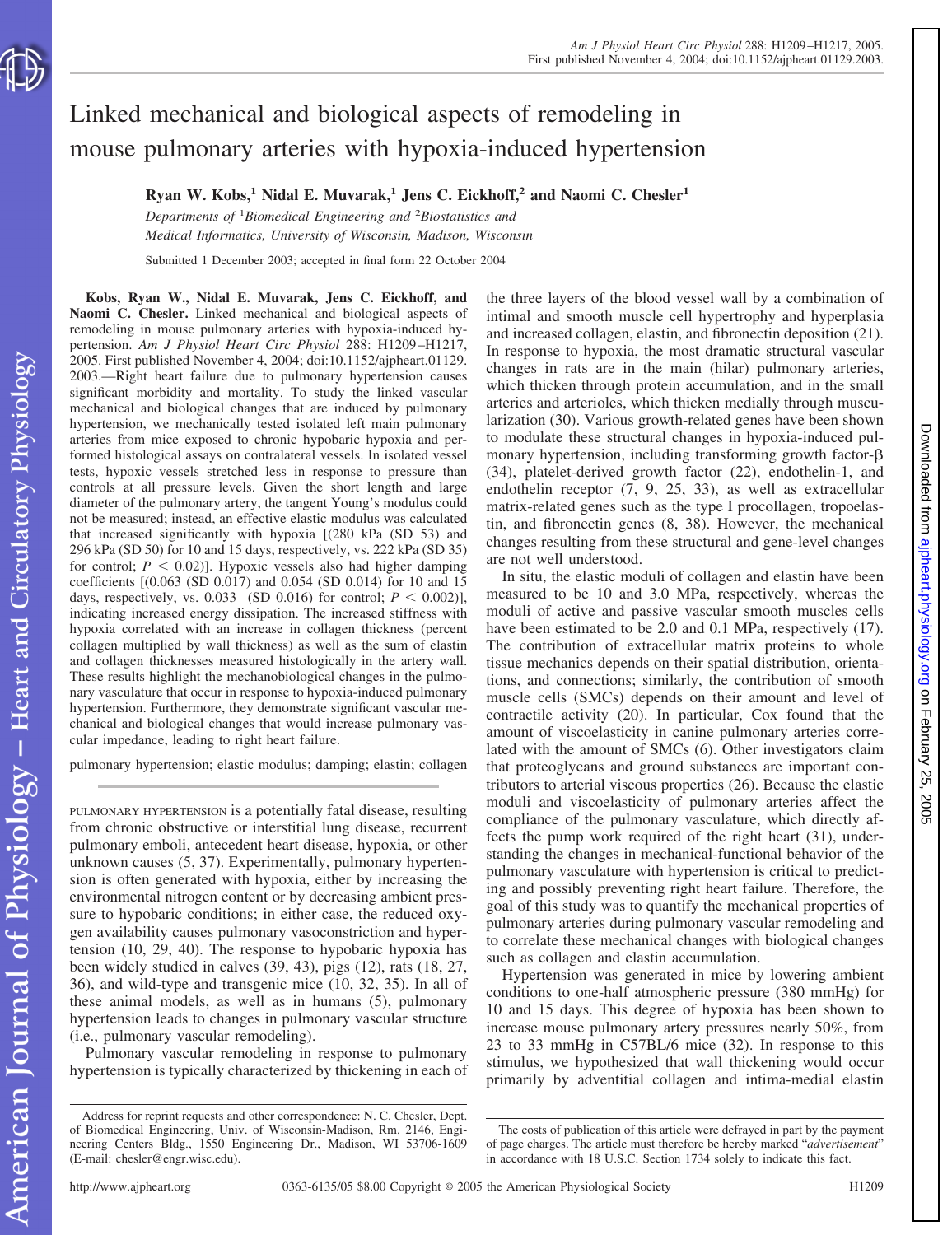accumulation, that static stretch would be reduced primarily by the increase in collagen (the stiffer of the two extracellular matrix proteins), that the dynamic tissue modulus (*E*) would increase because of the increase in collagen (again, the stiffer protein), and that the damping coefficient would increase with a increase in SMC thickness. We tested these hypotheses with isolated vessel experiments on the left main pulmonary arteries and quantitative histology on the right main pulmonary arteries of mice exposed to 0 (control), 10, and 15 days of hypobaric hypoxia.

#### **METHODS**

*Animal handling.* Twenty-seven 6-wk-old C57BL/6J male mice (Jackson Laboratory, Bar Harbor, ME) were randomly divided into three groups: 0-day control, 10-day hypoxic, and 15-day hypoxic  $(n =$ 9 each). The latter two groups were exposed to hypoxia in the University of Wisconsin Biotron facility; an equivalent inspired  $O<sub>2</sub>$ level of 10% was created with a barometric pressure of 380 mmHg (equivalent to an altitude of  $\sim$  16,800 ft). Ambient pressure returned to atmospheric conditions (760 mmHg) for no more than 30 min once per day for regular animal care and maintenance. Mice were euthanized with an intraperitoneal injection of  $5.0 \mu l/g$  pentobarbital solution. We report data from eight control animals because one experiment failed before data collection. All protocols and procedures were approved by the University of Wisconsin Institutional Animal Care and Use Committee.

*Experimental manipulation.* Upon excision of the heart and lungs, the left and right pulmonary arteries (PAs) were cleared of excess connective tissue, excised between the first and second PA bifurcations, and placed in fresh Dulbecco's phosphate-buffered saline solution (PBS; without calcium chloride or magnesium chloride; Sigma Chemical, St. Louis, MO). The left PA was mounted in an arteriograph system for mechanical testing, while the right PA was preserved for histology in frozen sections. Preliminary experiments demonstrated some minor histological changes after mechanical testing (such as wall thinning by adventitial compaction), so left and right arteries were used for the mechanical and biological assays, respectively.

*Mechanical testing.* The arteriograph chamber (Living Systems Instrumentation, LSI; Burlington, VT) consisted of a bath for superfusion and a set of proximal and distal glass microcannulas (tip  $=$  400  $\mu$ m) on which the artery was mounted and secured with single strands of nylon suture (diameter  $= 10 \mu m$ ). The base of the chamber was a thin glass coverslip through which the vessel was visualized by transillumination microscopy. An attached video camera and video dimension analyzer (LSI) allowed viewing and electronic measurement of vessel dimensions. In particular, lumen diameter and left and right wall thicknesses were quantified  $(\pm 1.0 \mu m)$  by the video scan line as described previously (3).

Thus mounted, vessels were perfused with PBS through the proximal microcannula driven by a multi-roller pump. PBS was used to fill the arteriograph bath, buffered to maintain a constant pH of 7.4, and heated to 37°C. Pressure transducers were situated immediately upand downstream of the vessel. An upstream in-line pressure servomechanism (LSI) continually adjusted the computed average transmural pressure via computer control (LabVIEW; National Instruments, Austin, TX). The distal microcannula was then closed off to flow, and a transmural pressure was applied to the vessels.

Immediately after mounting, the left PA was pressurized to 5 mmHg, and its length was measured from suture to suture. The average suture-to-suture length was 2.2 mm (SD 0.3). The vessel was then stretched on average 112% (SD 2), which was sufficient to prevent buckling at higher pressures. We could not mimic in vivo axial strain (150% in rat PAs; Ref. 19) without catastrophic failure of the experiment by the vessel pulling off the microcannulas. However, because all vessels were stretched the same amount relative to their length, differences between control and hypoxic groups should hold.

Next, the vessel was mechanically preconditioned by cycling the pressure five times from 5 to 25 mmHg at 0.014 Hz. The response was repeatable after the third cycle in general. The fifth cycle of data was used to calculate the dynamic circumferential modulus and damping coefficient. For static properties, the vessel was subjected to five pressure steps; these were from 5 to 10, 5 to 15, 5 to 20, 5 to 25, and finally 5 to 10 mmHg for 45 s each. Steps were separated by 10 times the step duration (450 s) of rest at 5 mmHg to allow tissue recovery from previous steps (23). Upstream and downstream pressure, inner diameter, and left and right wall thicknesses were sampled at 1 Hz and saved on a PC for further analysis.

All experiments were performed after appropriate mechanical preconditioning in calcium-free medium to eliminate time- and pressuredependent changes in SMC activity. That is, the passive but not active mechanical properties of the PAs were measured. Because we were not explicitly interested in the contractile state of the SMCs, endothelial and SMC viability was not tested with vasoactive agents as has been described previously (11). However, both of these cells types were found to be present and intact in vessels after mechanical testing histologically (data not shown).

*Calculations.* For the purposes of the mechanical analysis, the artery wall is assumed to be incompressible and homogeneous. With the thin wall assumption, which is valid for radius-to-wall thickness (WT) ratio  $>$ 10, circumferential wall stress ( $\sigma$ ) was calculated according to

$$
\sigma = \frac{\text{ID}}{2\text{WT}} \, \text{P} \tag{1}
$$

where P is the transmural pressure and ID is the inner diameter. Circumferential strain (*e*) was calculated with the use of Almansi's formulation for large deformations (14), based on circumferential stretch  $(\lambda)$ , which is the ratio of pressure-dependent, deformed circumference  $[\pi$  outer diameter (OD)] to circumference at the baseline pressure of 5 mmHg  $(\pi \cdot OD_5)$ 

$$
e = \frac{1}{2} \left( 1 - \frac{1}{\lambda^2} \right)
$$
 where  $\lambda = \frac{\pi OD}{\pi OD_5} = \frac{OD}{OD_5}$  (2)

Unlike thick walled arteries, PAs are prone to collapse at zero transmural pressure; thus a non-zero baseline pressure is typically used (11). Collapse is to be avoided, since it is likely to damage endothelial cells. Thus the vessel state at 5 mmHg was used as an approximation of the unloaded state, which was used as the reference state in all calculations. The zero-stress state, which can be assessed with opening angle experiments, is often used as the reference state to account for residual stresses in thick walled vessels (14). In general, residual stresses in blood vessels act to equalize the radial distribution of circumferential stresses in the pressurized state (13). In thin walled vessels, a mean circumferential stress is computed, and the effects of residual stresses can be ignored.

The static stretch response of the vessel was analyzed isochronally, 15 s into the pressure step. Given the short length and large diameter of the PA in vivo and in the isolated vessel configuration, ideal test conditions for measuring tissue elasticity were not attainable even in principle. Therefore, we defined an effective dynamic circumferential elastic modulus *E* based on this partially constrained tissue geometry. *E* was calculated as the slope of the stress-strain curve near the midstrain point (*e*50%) during dynamic loading (see Fig. 1; note that e is dimensionless, as indicated by a dash in place of units in the *x*-axis label). In particular, the slope of the line best fit to the 10 data points nearest to the midstrain point was used. This effective elastic modulus likely differs in a consistent way from the tangent Young's modulus of the tissue due to end effects, since the aspect ratio was relatively consistent for the specimens ( $\sim$ 3–3.5), as determined by their anatomy.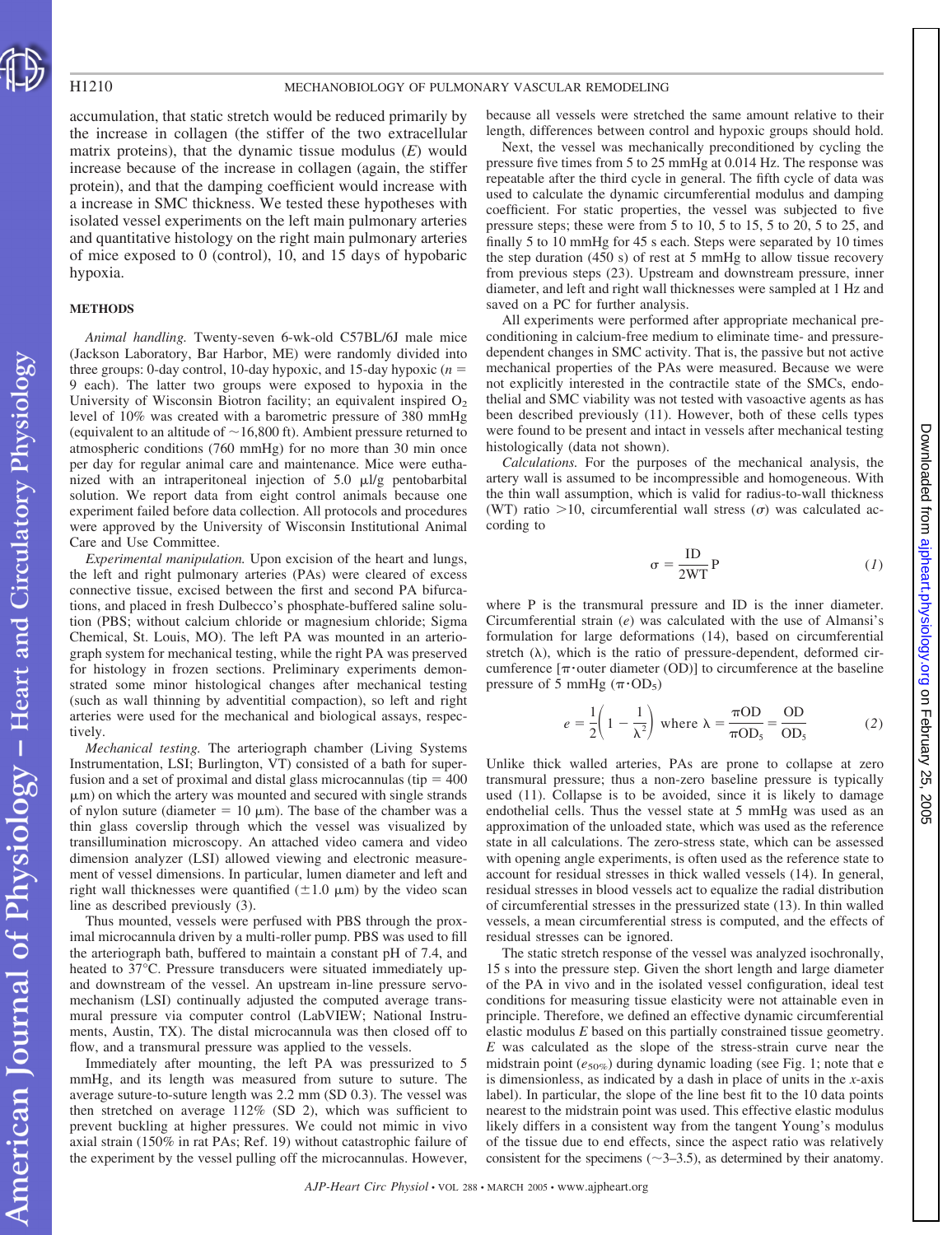



Fig. 1. Representative pulmonary artery (PA) dynamic stress-strain curve (10-day vessel). Stress  $\sigma$  is computed from *Eq. 1*; strain e is computed from *Eq. 2* (see *Calculations*). Open circles represent values obtained during inflation and deflation. Closed circles represent the 10 data points closest to the midstrain point (*e*50%), from which effective elastic modulus *E* was computed. Damping coefficient was computed as shown (and described in the text).

The damping coefficient was also calculated from dynamic-loading stress-strain relationship (23); the stress difference between inflation and deflation at the midstrain point, divided by the stress difference between the maximum and minimum stress values over the whole cycle, was used (Fig. 1).

Note, WT was optically measured under the conditions where accuracy and precision were the highest (25 mmHg), and then conservation of mass (assuming no axial extension) was used to find the WT value at any pressure. That is, for all of the above calculations, the pressure-dependent WT was calculated as in Ref. 11, using the formula

$$
WT = \frac{OD - \sqrt{OD^2 - OD_{25}^2 + ID_{25}^2}}{2}
$$
 (3)

where OD is the pressure-dependent outer diameter as defined above, and  $ID_{25}$  and  $OD_{25}$  are the inner and outer diameters, respectively, measured at a transmural pressure of 25 mmHg. This method, which has been validated by Faury et al. (11) in isolated vessels experiments, was used because the optically measured WT values were not reliable at low pressures due to poor contrast at the vessel wall-to-fluid interfaces, a consequence of the greater circumferential wall curvature.

*Histology.* The right main PA was slow frozen in tissue-freezing medium surrounded by 2-methyl butane cooled by liquid nitrogen. Vessels were frozen at nearly zero transmural pressure without chemical fixing to enable future measurement of enzymatic activity with an assay such as in situ zymography  $(4)$ . At least two  $5-\mu m$  sections were cut at  $-20^{\circ}$ C on a cryostat from the proximal and distal ends of each vessel for each assay. These sections were stained with Verhoff Van Geisen (VVG) solution to identify elastin (1), picro-sirius red (SR) to identify collagen (16), and hematoxylin to measure intimal to adventitial *WT*. Sections were imaged on an inverted microscope (TE-2000; Nikon, Melville, NY) and captured using a Spot camera and software for image capture and analysis (MetaVue; Optical Analysis Systems, Nashua, NH). For the VVG and SR stains, two representative fields of view (FOV) were chosen for each location (proximal or distal) by a single observer blinded to the experimental condition. The area positive for protein (elastin or collagen) was identified by color thresholding in the FOV (black for elastin by VVG, red for collagen by SR) and compared with the total tissue area in the FOV to produce a percent protein in the artery wall. SMC percentage was computed with the assumption that endothelial cells, ground substances, and other components contributed minimally to the vessel thickness. That is, SMC% =  $100\%$  - (elastin%) - (collagen%) for each vessel.

WT was measured with line measurement tools (after appropriate calibration) by averaging  $10-12$  equally spaced positions around the whole vessel circumference for each location (proximal or distal). These measurements were also taken by a single individual blinded to the experimental condition.

For collagen, elastin, and SMC percentages and WT, no significant differences were found between the proximal and distal locations. Therefore, data for each vessel were pooled to generate a length-wise average value for each measurement. Also, collagen (or elastin or SMC) thickness was computed as the percent collagen (or elastin or SMC) multiplied by the average WT for each vessel.

*Statistics.* On the basis of our previous work with mouse PAs (3), we anticipated that the difference in mean vessel elastic modulus between the experimental and control groups would be at least 1.5 standard deviations (SD; or an effect size of 1.5). A sample size of nine animals per group (27 in total) was chosen to detect a difference of 1.5 SD in mean vessel elastic modulus difference between two study arms with 85% power at a two-sided significance level of 0.05. These calculations use the standard Student's *t*-test with equal SD for the significance test, assuming normality in the data. As noted above, we report data from eight control experiments because one experiment failed before data collection.

ANOVA models were used to examine differences in vessel dynamic behavior, collagen thickness, elastin thickness, SMC thickness, and *WT* between the experimental groups (0-, 10-, and 15-day). Repeated-measurement ANOVA models were used to examine differences in vessel static behavior, collagen percentage, elastin percentage, and SMC percentage between the experimental groups. All results are presented as mean  $\pm$  SD. Analyses of correlation between the mechanical-functional and histological-biological measurements were performed using nonparametric Spearman's rank correlation coefficient. The regression analysis coefficient of determination ( $R<sup>2</sup>$ ) is reported to reflect the linearity of the correlative relationships; Spearman's correlation coefficient  $(r<sub>s</sub>)$  and its associated *P* value (if significant) are reported to reflect the trends in the data. For each significant test, a general two-sided significance level of 5% was applied. All statistical analyses were performed with SAS software (SAS Institute, Cary, NC) version 8.1.

## **RESULTS**

*Thin wall assumption.* Average measured OD and ID at each pressure and for each condition are provided in Table 1. To validate the thin wall assumption, the ratio of inner radius to WT was calculated for each vessel and then averaged across groups. The thin wall assumption was found to be valid for all vessels, for all pressures  $>$  5 mmHg. At 5 mmHg, some vessels could not be considered "thin;" however, no mechanical properties were measured at this pressure. The average ratios of inner radius to WT for 0-day, 10-day, and 15-day vessels were 10.6 (SD 2.3), 11.8 (SD 2.2), and 12.9 (SD 2.6), respectively, at 5 mmHg. As the pressure increased, the average ratios increased such that, between 10 and 20 mmHg, where elastic modulus was measured, the thin wall assumption held for all vessels. The ratios for 0-day, 10-day, and 15-day vessels were 36.2 (SD 9.2), 26.8 (SD 5.1), and 28.1 (SD 4.6), respectively, at 25 mmHg.

*Static behavior.* Optically measured main PA OD increased significantly with hypoxia and imposed transmural pressure (Table 1). At the baseline pressure of 5 mmHg, the 10- and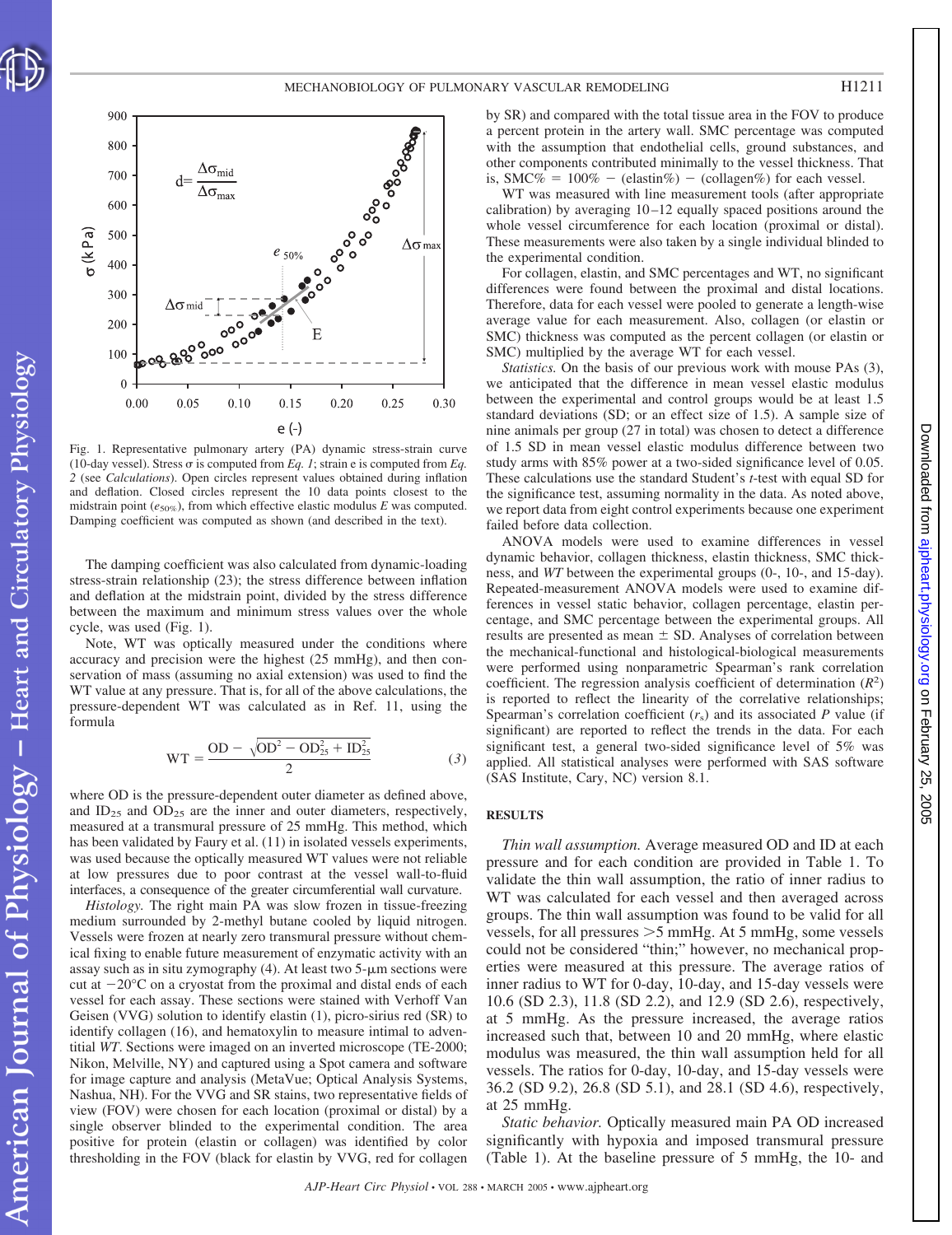| <b>Transmural Pressure</b> | Groups        |               |                           |
|----------------------------|---------------|---------------|---------------------------|
|                            | 0 Day         | 10 Day        | 15 Day                    |
| $5 \text{ mmHg}$           |               |               |                           |
| <b>OD</b>                  | $546 \pm 22$  | $558 \pm 38$  | $592 \pm 24*$             |
| <b>ID</b>                  | $500 \pm 23$  | $507 \pm 39$  | $540 \pm 29*$             |
| L                          | $2.2 \pm 0.2$ | $2.4 \pm 0.1$ | $2.5 \pm 0.1$             |
| $10 \text{ mmHg}$          |               |               |                           |
| <b>OD</b>                  | $610 \pm 24$  | $619 \pm 26$  | $653 \pm 16*$             |
| <b>ID</b>                  | $570 \pm 27$  | $581 \pm 27$  | $608 \pm 16*$             |
| $15 \text{ mmHg}$          |               |               |                           |
| <b>OD</b>                  | $698 \pm 37$  | $676 \pm 35$  | $712 \pm 19$ <sup>+</sup> |
| <b>ID</b>                  | $661 \pm 43$  | $639 \pm 39$  | $670 \pm 22$              |
| $20 \text{ mmHg}$          |               |               |                           |
| <b>OD</b>                  | $811 \pm 59$  | $733 \pm 56*$ | $773 \pm 29$              |
| ID                         | $781 \pm 61$  | $700 \pm 61*$ | $737 + 32$                |
| $25 \text{ mmHg}$          |               |               |                           |
| OD                         | $960 \pm 60$  | $806 \pm 61*$ | $847 \pm 42*$             |
| <b>ID</b>                  | $932 \pm 67$  | $778 \pm 64*$ | $813 \pm 41*$             |
| $10 \text{ mmHg}$          |               |               |                           |
| <b>OD</b>                  | $606 \pm 24$  | $609 \pm 37$  | $638 \pm 35$              |
| ID                         | $568 \pm 27$  | $569 \pm 38$  | $596 \pm 38$              |

### Table 1. *Optically measured PA dimensions*

Data are means  $\pm$  SD. Optically measured pulmonary artery (PA) outer (OD) and inner diameters (ID; in  $\mu$ m) for the 0-, 10-, and 15-day groups taken at baseline transmural pressure of 5 mmHg and 15 s after each static pressure step. Axial length (*L*; in mm) is provided at 5 mmHg. Final step to 10 mmHg (*bottom* 2 rows) was performed to verify the absence of plastic deformation from the mechanical testing protocol. Statistical significance of differences was assessed between experimental groups by ANOVA.  $*P < 0.05$  vs. 0-day group;  $\dagger P < 0.05$  vs. 10-day group.

15-day hypoxic vessel ODs were 2 and 8% larger than the control, 0-day vessel ODs, respectively. At the highest transmural pressure of 25 mmHg, the 10- and 15-day hypoxic vessels were 16 and 12% smaller than the 0-day vessels, respectively. The ODs measured during a final step to 10 mmHg (the second to last row in Table 1) were  $\leq$ 2% different on average from the ODs measured during the first step to 10 mmHg, indicating the absence of plastic deformation.

The static stretch response of the vessels to steps in pressure measured isochronally was greater in control vessels than in hypoxic vessels at all pressures tested (Fig. 2; note that  $\lambda$  is dimensionless). That is, control vessels always stretched more circumferentially in response to transmural pressure increases than hypoxic vessels. Differences were not significant for the 10-mmHg step but were increasingly significant as the pressure steps increased in magnitude, with the greatest difference at 25 mmHg ( $P < 0.0001$ ). There were no significant differences between the stretch responses of the two hypoxic groups.

*Dynamic behavior.* Effective dynamic circumferential elastic moduli for the 0-, 10-, and 15-day vessels were 222 (SD 35), 280 (SD 53), and 296 kPa (SD 50), respectively (Fig. 3). Although the two hypoxic groups were not significantly different from each other, both were significantly different from the control group ( $P < 0.02$ ). Damping coefficients for the 0-, 10-, and 15-day vessels were 0.033 (SD 0.016), 0.063 (SD 0.017), and 0.054 (SD 0.014), respectively (Fig. 4; note that damping coefficient is dimensionless). Again, the two hypoxic groups were not significantly different from each other, but both were significantly different from the control group ( $P \leq$ 0.002).

*WT, SMC, and protein content.* Complete histological measurements were performed on seven 0-day, eight 10-day hyp-



Fig. 2. Circumferential isochronal stretch ratio  $\lambda$  (*Eq. 2*) for each pressure step (15 s after step) for the 0-, 10-, and 15-day groups. Bars represent means  $\pm$  SD. \**P* and †*P* values compared with control.

oxic, and eight 15-day hypoxic tissue specimens. Two tissue blocks cracked upon thawing from  $-80$  to  $-20^{\circ}$ C and could not be sectioned (one 0-day and one 10-day); one tissue block ran out before sections for all the staining protocols were obtained (15-day). Histologically measured WT values increased significantly with hypoxia exposure from  $21 \mu m$  (SD 4) at 0 days to 29 (SD 5) and 33  $\mu$ m (SD 4) at 10 and 15 days, respectively ( $P < 0.002$  and  $P < 0.0001$ , respectively, vs. control). IDs and ODs could not be reliably measured because many sections were undulating segments of circles rather than complete circles or ellipses, since these specimens were not fixed at pressure. In addition, these histologically measured WTs may overestimate in vivo WTs for the same reason. However, we have assumed that the degree of overestimation remains constant with respect to hypoxia exposure.

Representative images of control and 10-day hypoxic vessels stained for VVG and SR are shown in Fig. 5. The average percentages of elastin in the artery wall of the 0-, 10-, and



Fig. 3. Effective circumferential elastic modulus E at the midstrain point for the 0-, 10-, and 15-day groups. Bars represent means  $\pm$  SD. \**P* and  $\dagger$ *P* values compared with control.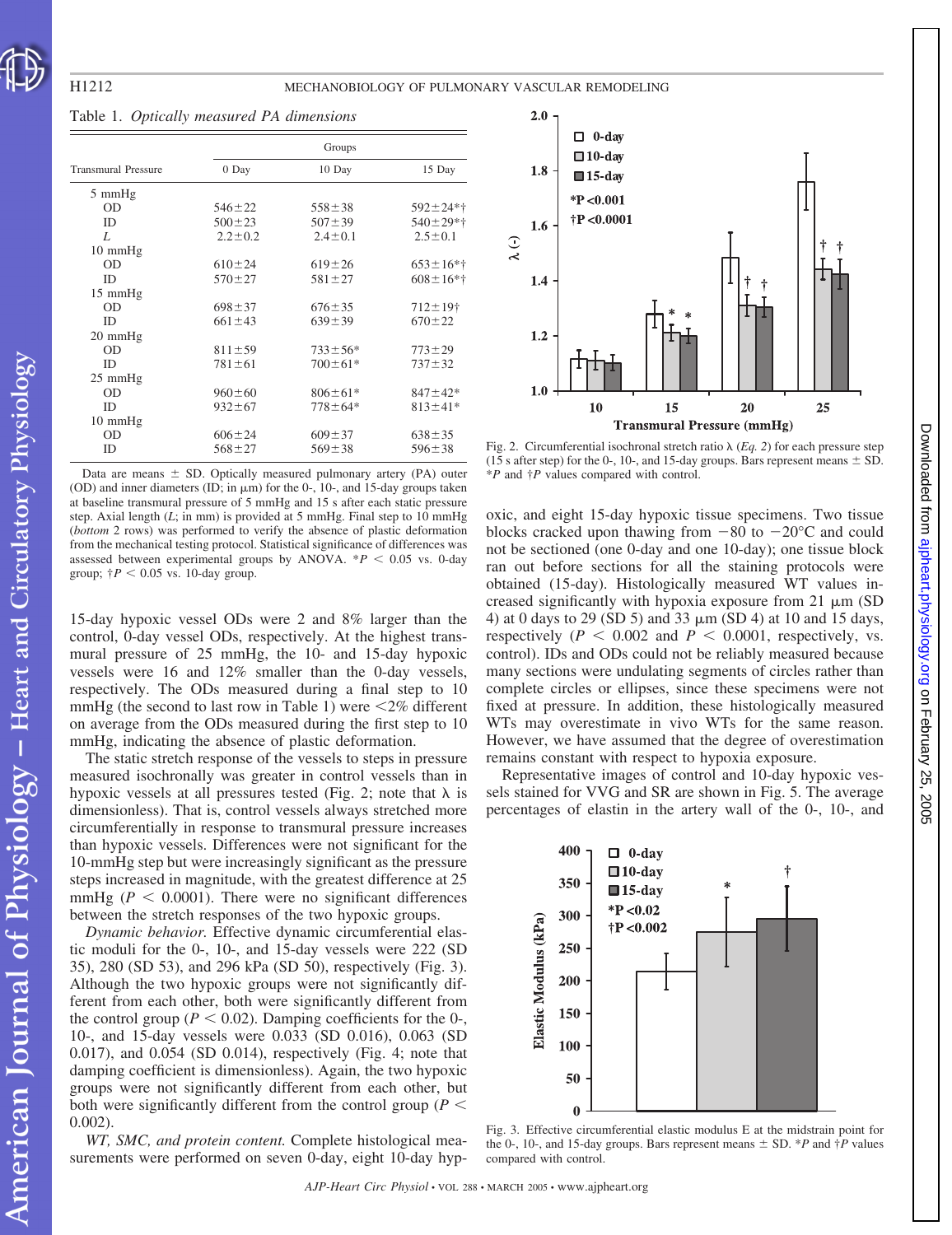

on February 25, 2005 [ajpheart.physiology.org](http://ajpheart.physiology.org) Downloaded from

5002

Downloaded from ajpheart.physiology.org on February 25,



Fig. 4. Damping coefficient for the 0-, 10-, and 15-day groups. Bars represent means  $\pm$  SD. \**P* value compared with control.

15-day groups were 29 (SD 3), 30 (SD 5), and 29% (SD 4), respectively. The average percentages of collagen for the three groups were 46 (SD 5), 52 (SD 4), and 52% (SD 2), respectively, and the average computed percentages of SMCs were 24 (SD 6), 18 (SD 7), and 19% (SD 4), respectively. Whereas the percent elastin in the arterial wall did not change significantly with hypoxia exposure, the percent collagen  $(P < 0.02$ for both 10-day vs. control and 15-day vs. control) and percent SMCs did  $(P < 0.05$  for 10-day vs. control).

In addition, collagen, elastin, and SMC thickness (percent protein multiplied by WT for a given vessel) were analyzed for changes with hypoxia exposure. In particular, elastin thickness increased after 10 and 15 days ( $P < 0.02$  and  $P < 0.002$  vs. control, respectively), and collagen thickness increased after 10 and 15 days  $(P < 0.0001$  vs. control for both). Collagen thickness also increased between 10 and 15 days ( $P < 0.02$ ). SMC thickness did not change significantly (Fig. 6, *A–C*).

Qualitatively, it was observed that most of the collagen accumulation was adventitial, whereas the elastin accumulation was in the intima and media.

*Mechanobiological correlations.* To assess the presumptive correlative relationships between mechanical-functional and biological-structural indicators of remodeling, effective circumferential dynamic modulus was plotted vs. collagen thickness and vs. the sum of elastin and collagen thicknesses (Fig. 7, *A* and *B*). Damping coefficient was plotted vs. SMC thickness (Fig. 7*C*). To assess the linearity of these relationships, the regression analysis coefficient of determination  $(R^2)$  was measured; to assess the trends in these relationships, the Spearman's rank correlation coefficient (*r*s) was measured. For the latter, a *P* value is reported if significant ( $P < 0.05$ ).

Between effective dynamic circumferential elastic modulus and collagen thickness, there was a moderate linearity  $(R^2 =$ 0.37), with a significant trend toward higher moduli with higher collagen thickness ( $r_s = 0.55$ ,  $P < 0.005$ ). Between modulus and the sum of elastin and collagen thickness, there was a moderate linearity  $(R^2 = 0.44)$ , with a significant trend toward higher moduli with higher elastin and collagen thick-



Fig. 5. Representative Verhoff Van Geisen (VVG; *A* and *B*) and picro-sirius red (SR; *C* and *D*) staining of 0-day (*A* and *C*) and 10-day hypoxic (*B* and *D*) vessels. For VVG, elastin stains black and cell nuclei appear dark. For SR, collagen appears red. Scale bar is 20  $\mu$ m for all images.

*AJP-Heart Circ Physiol* • VOL 288 • MARCH 2005 • www.ajpheart.org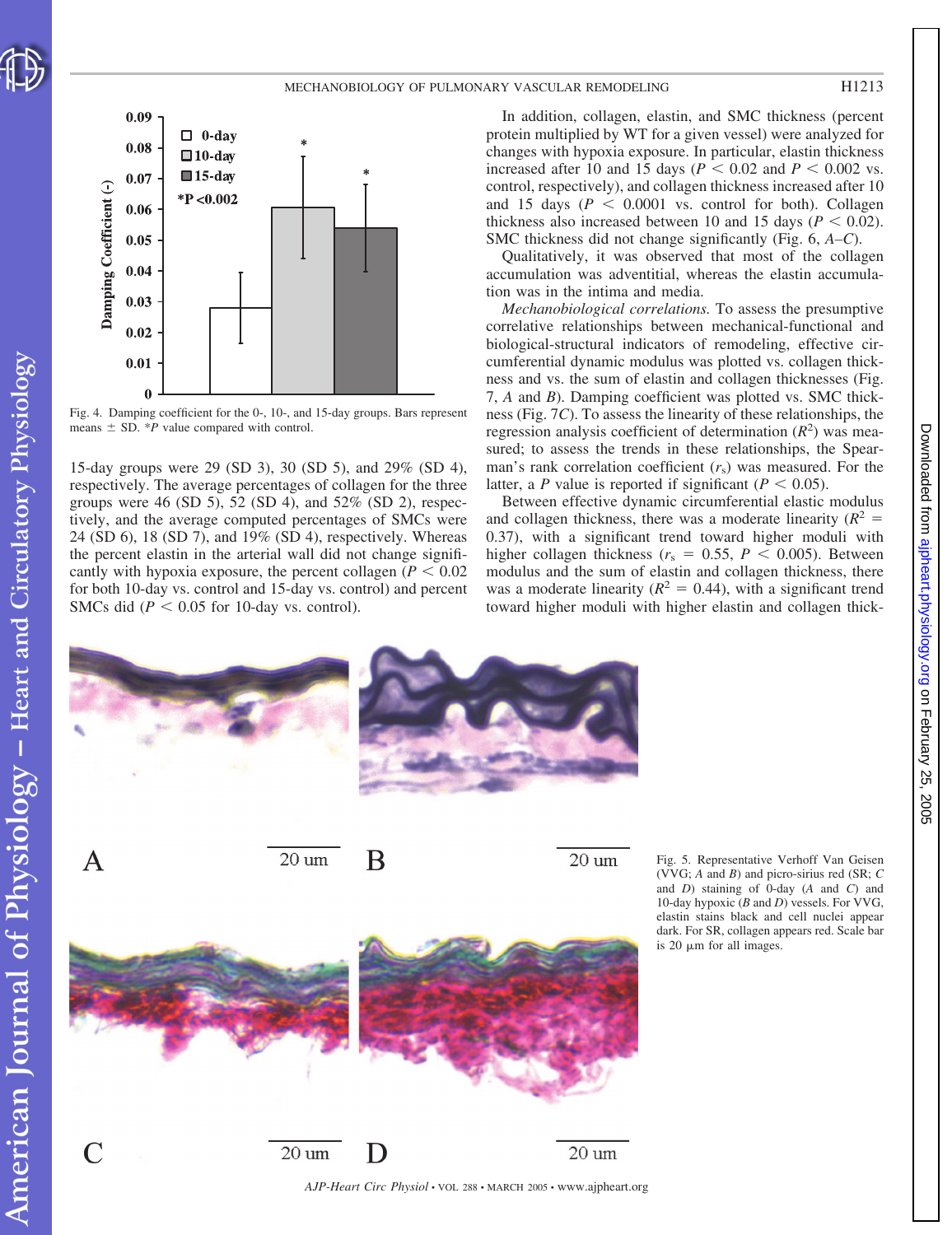

PA would alter the measured mechanical properties, but the effect on the correlation should only be a change in slope of the modulus-extracellular matrix thickness curve, not in the goodness of fit; there should be no effect of the length difference, since axial effects were not considered.

Also note that these correlative relationships do not depend on absolute values of collagen, elastin, or SMC thickness but instead on the changes in those thicknesses with hypoxia. Thus



on February 25, 2005 [ajpheart.physiology.org](http://ajpheart.physiology.org) Downloaded from

5002

Downloaded from ajpheart.physiology.org on February 25,

Fig. 7. Correlations between effective elastic modulus and collagen thickness  $(P \leq 0.005; A)$ , effective elastic modulus and sum of elastin and collagen thickness ( $P < 0.0002$ ; *B*), and damping coefficient and SMC thickness (*C*) for all vessels for which histological data were available.  $R^2$  and  $r_s$  values are provided (see *Statistics* for details).



Fig. 6. Calculated equivalent elastin (*A*), collagen (*B*), and smooth muscle cell (SMC; *C*) thickness for the 0-day, 10-day, and 15-day groups. Bars represent means  $\pm$  SD. \**P* and  $\dagger$ *P* values compared with control.

ness  $(r_s = 0.70, P < 0.0002)$ . Finally, between damping coefficient and SMC thickness, there was essentially no linearity  $(R^2 = 0.00)$  and no significant trend.

Note, these correlations between mechanical-functional behavior in the left PA and biological-structural features in the right PA assume certain similarities between the right and left PAs. We did not randomize mechanical and biological assays to the right and left sides because the right PA was consistently shorter and larger (in diameter) than the left, which would have introduced more variability into the mechanical results. Preliminary studies suggested that the right and left PA WT and extracellular matrix protein content at 0, 10, and 15 days were similar to that of the left PAs. The larger diameter of the right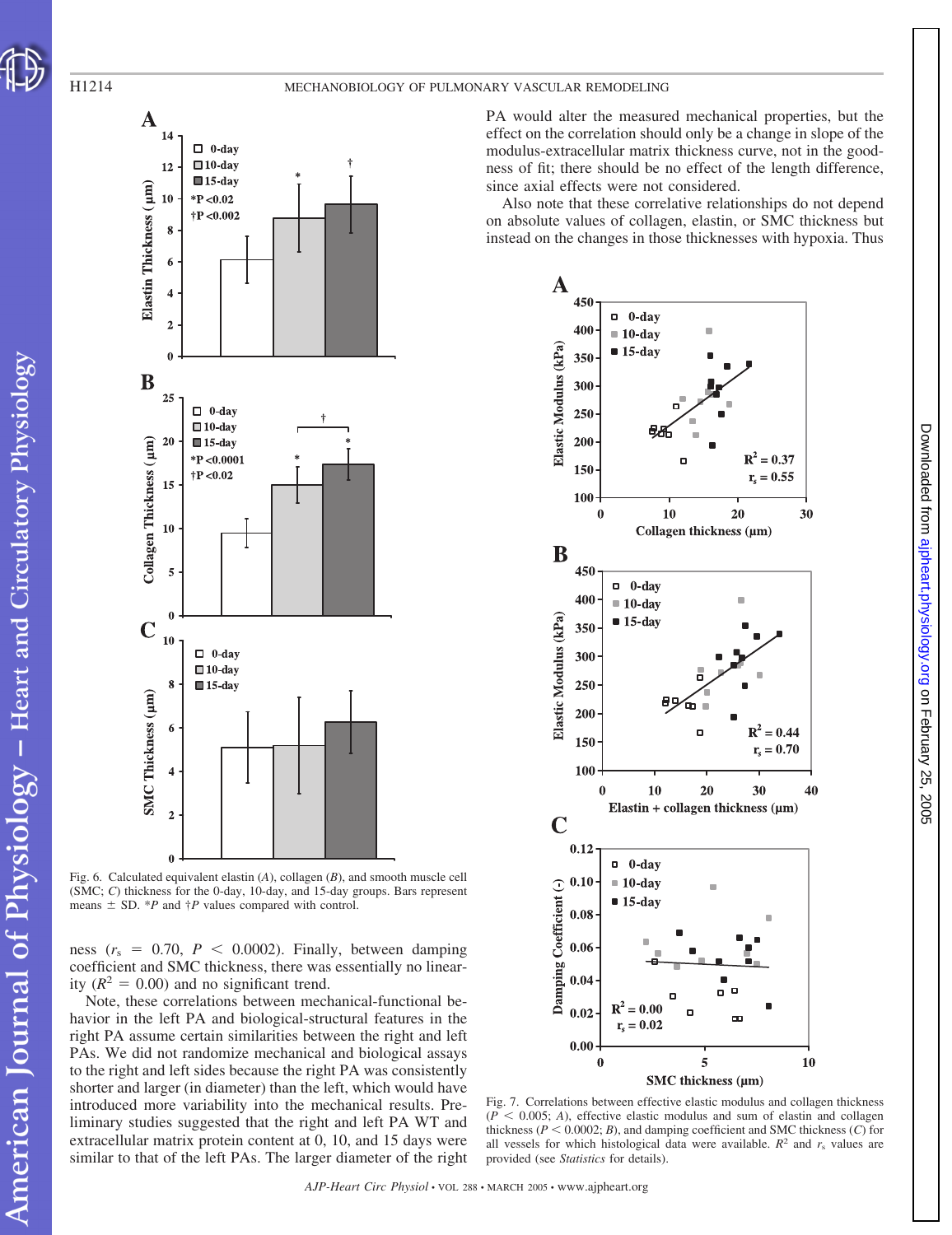

possible errors in the histologically measured WT values due to the lack of pressure fixation should not affect the coefficients of correlation or their significance.

#### **DISCUSSION**

Our results show that after 10 and 15 days of hypoxia, the main PAs of mice stretch less in response to pressure increases, have higher circumferential elastic moduli, and have higher damping coefficients. The results also show increased wall thickness with a decrease in SMC percentage, no change in elastin, and an increase in collagen in response to increasing durations of hypoxia-induced hypertension. The measured changes in circumferential stiffness in the left PA correlated with collagen thickness and the sum of collagen and elastin thickness in the right PA; however, the measured changes in damping coefficient in the left PA did not correlate with SMC thickness in the right PA. These results are discussed in more detail in the following sections.

*Static behavior.* Our static stretch-pressure data demonstrated significant differences between control and hypoxic vessels. Previously, static pressure-diameter and pressurestretch relationships for PAs have been studied in intact lungs using radio-opaque perfusion and X-ray visualization techniques  $(2, 28, 42)$ . In the largest PAs of the cat  $(1,000-1,600)$  $\mu$ m), stretch was shown to increase linearly with pressure between 0 and 15 mmHg, with a slope of  $\sim$ 3.5%/mmHg (42). By way of comparison, the slope of the stretch-pressure curve for control vessels in our study was  $\sim$ 3.75%/mmHg (i.e., stretch increased from 100 to 175% as pressure increased from 5 to 25 mmHg), while the 10- and 15-day vessels had slopes of 2.22 and 2.12%/mmHg, respectively. Although these simple slope parameters show that the hypoxic vessels act stiffer than the control vessels as predicted, it should be noted that all tissue is mechanically nonlinear. The tissue is acting linearly in this relatively small pressure range, but under larger stresses, all vessels show decreasing rate of stretch with increasing pressure.

*Dynamic behavior.* As measured dynamically, the effective circumferential elastic moduli of mouse left main PAs increased significantly with hypoxia. These results correlate with the findings in humans that patients with primary pulmonary hypertension have increased stiffness in their pulmonary vasculature (24). In a short-term study on rats exposed to hypoxia, the circumferential elastic moduli of PAs increased from  $171 \pm 13$  kPa after 0 h to 178  $\pm$  34 kPa after 12 h and 187  $\pm$ 14 kPa after 24 h (19). However, these calculations were based on quasi-static pressure-diameter measurements; that is, pressure was incremented stepwise by 15-mmHg increments (from 30 to 70 mmHg) instead of continuously.

Without in-depth knowledge of tissue viscoelastic properties, the effects of quasi-static testing on elastic modulus cannot be estimated, but certainly dynamic testing will yield data that better predict the in vivo behavior of PAs. Indeed, Cox (6) found frequency-dependent differences in elastic modulus in canine PAs between 0.002 and 0.1 Hz but not between 0.1 and 10 Hz. For this study, the testing frequency was in the middle of the frequency-dependent range: 0.014 Hz. Thus, although these low-frequency dynamic measurements are a better estimate of in vivo behavior than static measurements, higher-frequency measurements are required to predict behavior up to 10 Hz, which is a normal heart rate for the mouse.

The PA damping coefficient calculated from the dynamic stress-strain curve nearly doubled from the 0-day, control condition to the 10- and 15-day conditions. Cox (6) also observed damping behavior in canine PAs; qualitatively, damping decreased with SMC activation. In these studies, the effects of SMC activity on damping were not tested. Functionally, higher damping values in the hypoxic vessels indicate more energy dissipation through inelastic mechanisms during systolic pressure loading. Thus with increased damping, the work required of the right heart increases, adding to the long-term stress on the heart and risk of ischemia. Both damping and stiffness changes may adversely affect ventricular-vascular coupling.

*Wall thickness, SMC, and protein content.* As predicted, wall thickness measured histologically increased with pulmonary hypertension, primarily by collagen and elastin accumulation. Wall thickness increased 38% after 10 days of hypertension. Over the course of 24 h in rat PAs, Huang et al. (19) observed a statistically insignificant increase from  $65.8$  to  $66.1 \mu m$ . The increase in wall thickness in our study was due to increases in both collagen and elastin thickness, with no change in SMC thickness. In fact, the percent SMCs in the vessel wall tended to decrease, whereas the percent elastin was constant and the percent collagen increased. Note, phenotypic changes in SMCs, from a contractile to a proliferative phenotype, were not measured, nor were other potentially important vascular wall elements such as fibronectin, proteoglycans, and degree of protein cross-linking. The increases in collagen and elastin thickness were most likely due to the upregulation of procollagen and tropoelastin genes in response to hypoxia-induced pulmonary hypertension as previously described for calves (8, 38).

*Mechanobiological correlations.* The real advantage of performing both mechanical-functional and biological-structural measurements on contralateral arteries during remodeling is the ability to correlate the mechanical changes with the biological changes. As demonstrated by Fig. 7, our hypothesis that hypoxia would increase elastic modulus by collagen accumulation was upheld. However, SMC thickness did not correlate with the damping coefficient, disproving our hypothesis that the thickness of the SMC layer controls dynamic vascular tissue damping. As noted above, the effects of SMC activity on damping were not tested. In addition, phenotypic changes in SMCs were not tested and may have affected the viscous behavior of the arteries even in the absence of SMC activity. Indeed, because SMC phenotype, viability, and vasoreactivity were not assessed, there is no evidence that the SMCs contributed functionally to the mechanical properties of the tissue except in a passive way. Other vascular wall elements such as proteoglycans and ground substances not measured in this study may have contributed to increased damping (26). As tissue viscoelastic properties such as damping become better understood by measurements such as these, their relationship to vascular biology and structure may become clearer.

The correlations found here between effective elastic modulus and collagen thickness, as well as between modulus and the sum of elastin and collagen thickness, were performed for all conditions to look for overall changes in the mechanobiological behavior of PAs in response to pulmonary hypertension. Subgroup correlations (for 0-, 10-, and 15-day subgroups)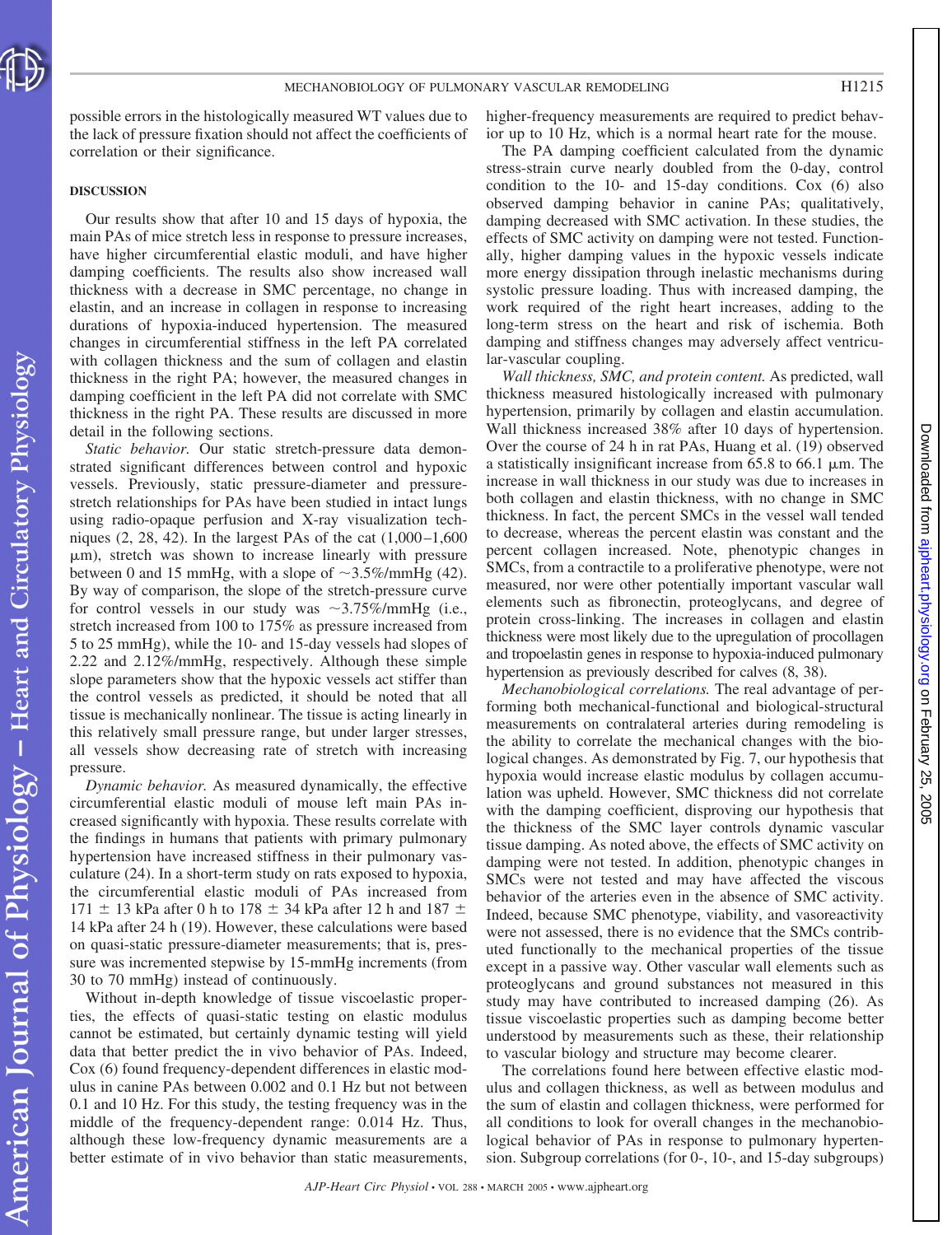were also analyzed, but none were significant. It is interesting to note that some of the correlative relationships for individual groups appear different from the relationships for all groups. We would speculate that these trends indicate the presence of one or more vascular wall elements (such as degree of protein cross-linking, SMC phenotype, viability, and vasoreactivity) not measured in this study.

*Experimental considerations.* In these experiments, we did not measure the zero-stress state of the arteries or use the zero-stress state as the reference state in the strain calculations. Instead, the state at 5 mmHg was used as the reference state in the stress, strain, and elastic modulus calculations. In rats exposed to 10 days of hypoxia, residual stress measurements on main PAs have shown that the outer wall grew more circumferentially than the inner wall, which had the effect of equalizing the distribution of stress in the radial direction at the loaded state (15). The PAs in this study were thin enough that the radial distribution of stress could be ignored, but future studies to confirm radial differences in growth rates in mouse PAs could yield further insight into the biomechanics of pulmonary vascular remodeling.

As noted above, the vessels were not fixed at pressure, so the histological wall thickness measurements likely overestimate the in vivo values. We have assumed that the degree of overestimation remains constant with respect to hypoxia; however, this assumption may not be valid. Indeed, the degree of difference between pressurized wall thickness and unpressurized wall thickness may be affected by hypoxia-induced pulmonary vascular remodeling. This is a confounding variable that may have artifactually affected the differences between control and hypoxic wall, collagen, elastin, and SMC thickness values. In that case, the percent changes in collagen, elastin, and SMC are a better measure of the biological aspects of remodeling.

We cannot exclude the possibility of axial remodeling with 10 and 15 days of exposure to hypoxia. In the absence of reliable in vivo PA lengths for mice, we prestretched all vessels to 112% of their rest length. According to the data of Huang et al. (19) for rat PAs, in vivo axial length ranges from 140 to 160% of the rest length under normal conditions, and 1 day of hypoxia leads to no significant change in the axial stretch ratio; however, in our hands this degree of axial stretch led to cannula pull-off, catastrophically ending the experiment.

To perform the mechanical property calculations, we assumed the vessel walls were thin, incompressible, and homogeneous. The thin wall assumption was validated here, and the incompressibility of isolated mouse PAs has been shown elsewhere (11). Vasculature is inherently heterogeneous in the radial direction due to the layered nature of arteries and veins and often heterogeneous in the axial direction. However, the assumption of radial homogeneity is appropriate to a thin wall analysis. Insofar as we measured axial changes in biological properties, no differences were detected.

Finally, tissue injury or damage also may have affected our results. As shown by Von Maltzahn et al. (41) in bovine carotid arteries, loss of adventitia will reduce the measured elastic modulus in isolated arteries. Extreme care was taken during excision to limit damage due to handling. However, contraction/relaxation studies were not performed to ensure that endothelial and SMCs were intact and viable. Nevertheless, identical techniques were used to harvest right and left PAs; the absence of either intimal or adventitial damage evident histologically in right PAs strongly suggests that the mechanically tested left PAs were similarly undamaged.

In conclusion, this study has demonstrated changes in mechanical-functional properties in the mouse main PAs with hypoxia-induced hypertension and changes in the biologicalstructural properties and quantitative structure-function relationships. In particular, in response to hypoxia-induced hypertension, the main PAs of mice had decreased stretch-response statically, increased effective stiffness dynamically, and increased damping dynamically. The measured changes in circumferential effective stiffness correlated with collagen thickness as well as the sum of collagen and elastin thickness in contralateral arteries. Only with simultaneous performance of mechanical and biological assays in contralateral vessels could these relationships have been quantified. Uncovering the correlative relationships between mechanical stimuli (such as high blood pressure) and biological responses (such as collagen and elastin accumulation), and between these biological responses and mechanical property changes (such as increased effective stiffness), is critical to understanding the progression of vascular remodeling in pulmonary hypertension and possibly to designing new treatments to prevent it.

#### **ACKNOWLEDGMENTS**

We thank Roderic Lakes for helpful discussions.

#### **GRANTS**

Funding support from National Institutes of Health COBRE grant P20RR15557, the University of Wisconsin-Madison College of Engineering, the Wisconsin Alumni Research Foundation, and the Whitaker Foundation (Grant RG-02-0618) is gratefully acknowledged.

#### **REFERENCES**

- 1. **Bancroft J and Stevens A.** *Theory and Practice of Histological Techniques*. New York: Churchilll Livingstone, 1982.
- 2. **Caro CG and Saffman PG.** Extensibility of blood vessels in isolated rabbit lungs. *J Physiol* 178: 193–210, 1965.
- 3. **Chesler NC, Figueroa-Thompson J, and Millburne K.** Measurements of mouse pulmonary artery biomechanics. *J Biomech Eng* 126: 309 –314, 2004.
- 4. **Chesler NC, Ku DN, and Galis ZS.** Transmural pressure induces matrixdegrading activity in porcine arteries ex vivo. *Am J Physiol Heart Circ Physiol* 277: H2002–H2009, 1999.
- 5. **Cotran RS, Kuman V, Collins T, Robbins SL, and Schmitt B.** *Robbins Pathologic Basis of Disease*. Philadelphia, PA: WB Saunders, 1999.
- 6. **Cox RH.** Viscoelastic properties of canine pulmonary arteries. *Am J Physiol Heart Circ Physiol* 246: H90 –H96, 1984.
- 7. **DiCarlo VS, Chen SJ, Meng QC, Durand J, Yano M, Chen YF, and Oparil S.** ETA-receptor antagonist prevents and reverses chronic hypoxiainduced pulmonary hypertension in rat. *Am J Physiol Lung Cell Mol Physiol* 269: L690 –L697, 1995.
- 8. **Durmowicz AG, Parks WC, Hyde DM, Mecham RP, and Stenmark KR.** Persistence, re-expression, and induction of pulmonary arterial fibronectin, tropoelastin, and type I procollagen mRNA expression in neonatal hypoxic pulmonary hypertension. *Am J Pathol* 145: 1411–1420, 1994.
- 9. **Elton TS, Oparil S, Taylor GR, Hicks PH, Yang RH, Jin H, and Chen YF.** Normobaric hypoxia stimulates endothelin-1 gene expression in the rat. *Am J Physiol Regul Integr Comp Physiol* 263: R1260 –R1264, 1992.
- 10. **Fagan KA, Fouty BW, Tyler RC, Morris KG Jr, Hepler LK, Sato K, LeCras TD, Abman SH, Weinberger HD, Huang PL, McMurtry IF, and Rodman DM.** The pulmonary circulation of homozygous or heterozygous eNOS-null mice is hyperresponsive to mild hypoxia. *J Clin Invest* 103: 291–299, 1999.
- 11. **Faury G, Maher GM, Li DY, Keating MT, Mecham RP, and Boyle WA.** Relation between outer and luminal diameter in cannulated arteries. *Am J Physiol Heart Circ Physiol* 277: H1745–H1753, 1999.

American Journal of Physiology - Heart and Circulatory Physiology